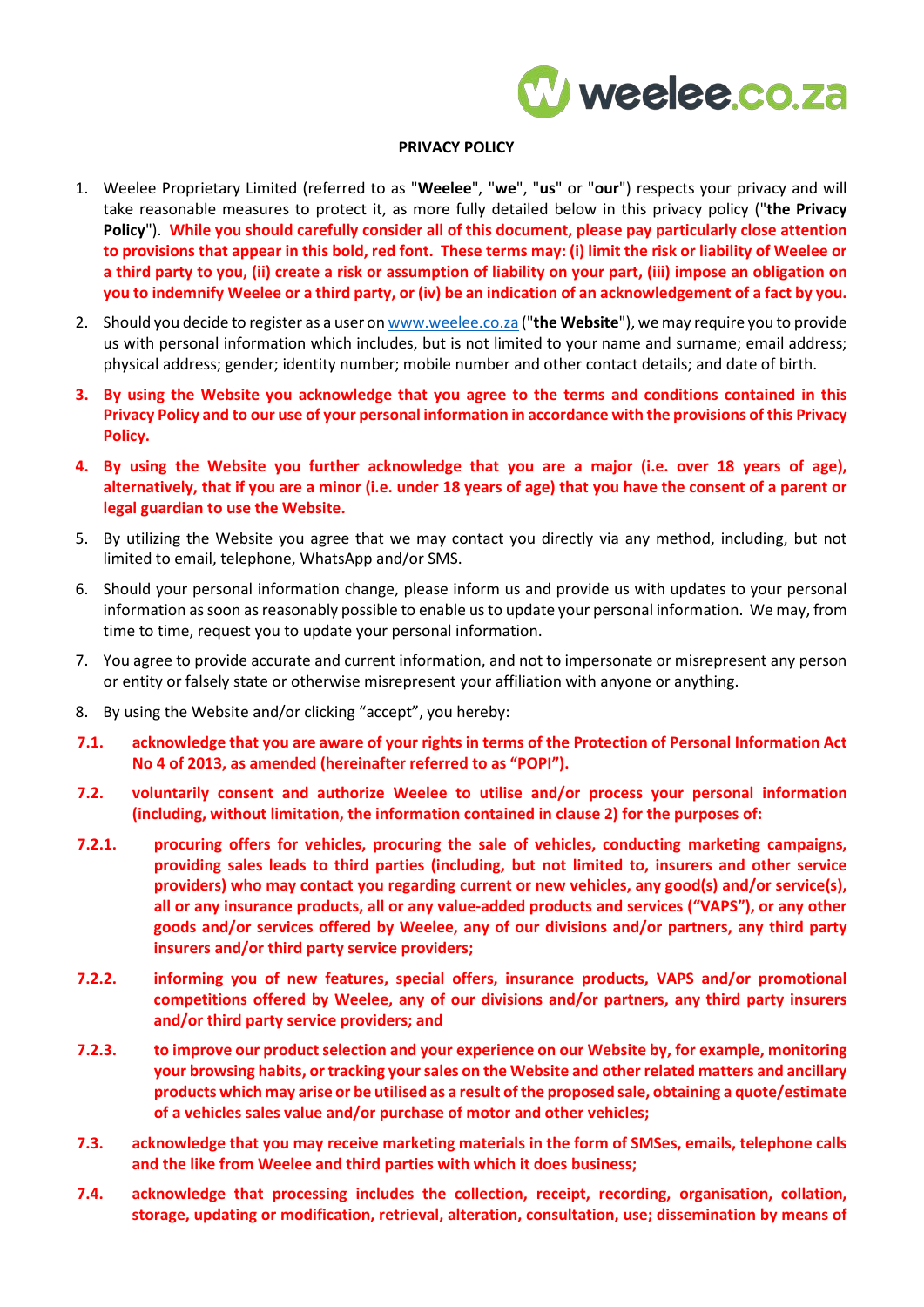**transmission, distribution or making available in any other form; or merging, linking, as well as blocking, degradation, erasure or destruction of information;**

- **7.5. acknowledge and understand that if you do not input all of your information you may not be able to fully utilise the Weelee Website and/orits services, which may also lead to Weelee and/or its affiliates and/or partners not being able to fully process the transaction and/or service;**
- **7.6. acknowledge and understand that you can request that your personal information be destroyed and/or deleted and Weelee will within a reasonable time comply with your request, unless law prohibits it;**
- **7.7. acknowledge and understand that if you do not accept the aforementioned terms and conditions that you will not be able to proceed.**
- 9. If you do not accept and consent to the provisions of this Privacy Policy, we may continue to process of personal information in accordance with the provisions of POPI and we will not disclose your personal information to any third party, other than as set out below and elsewhere in this document:
- 8.1. to our employees and/or third party service providers who assist us to interact with you via our Website, email or any other method of communication, for the ordering of goods or when delivering goods to you, and thus need to know your personal information in order to assist us to communicate with you properly and efficiently;
- 8.2. to our divisions and/or partners (including their employees and/or third party service providers) in order for them to interact directly with you via email or any other method of communication for purposes of sending you marketing material regarding any current or new goods or services, new features, special offers or promotional items offered by them (unless you have opted out from receiving marketing material from us);
- 8.3. to law enforcement, government officials, fraud detection agencies or other third parties when we believe in good faith that the disclosure of personal information is necessary to prevent physical harm or financial loss, to report suspected illegal activity, or to investigate violations of this policy and/or our Terms and Conditions; and/or
- 8.4. to our service providers (under contract with us) who help with parts of our business operations (fraud prevention, marketing, technology services, etc).
- 10. We are entitled to use or disclose your personal information if such use or disclosure is required in order to comply with any applicable law, subpoena, order of court or legal process served on us, or to protect and defend our rights or property.
- 11. We will -
- 10.1. treat your personal information as strictly confidential, save where we are entitled to share it as set out in this Privacy Policy or in terms of the relevant provisions of POPI;
- 10.2. take appropriate technical and organisational measures to ensure that your personal information is kept secure and is protected against unauthorised or unlawful processing, accidental loss, destruction or damage, alteration, disclosure or access;
- 10.3. provide you with access to your personal information to view and/or update personal details;
- 10.4. promptly notify you if we become aware of any unauthorised use, disclosure or processing of your personal information;
- 10.5. provide you with reasonable evidence of our compliance with our obligations under this Privacy Policy on reasonable notice and request; and
- 10.6. upon your request, promptly return or destroy any and all of your personal information in our possession or control, save for that which we are legally obliged to retain.
- 12. We will not retain your personal information longer than the period for which it was originally needed, unless we are required by law to do so, or you consent to us retaining such information for a longer period.